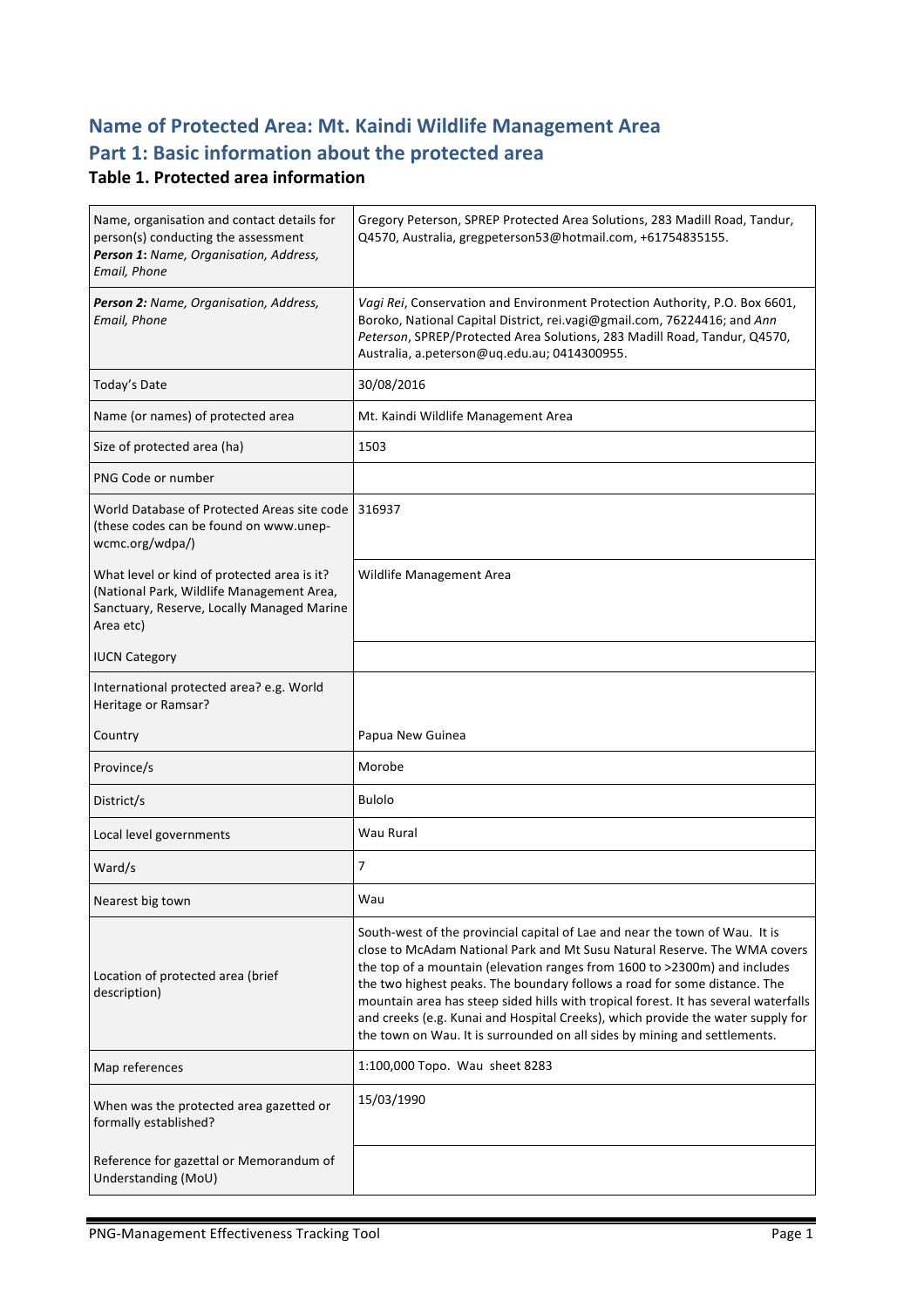| Who owns the protected area? please enter<br>Government Private Community/ customary<br>landowners, private, Other (name) and<br>include Clan name(s)                                                                                          | Customary landowners. Bialgai tribe. Clans: Siwik; Kelege; Munanga; Iuanni;<br>Kobiaklinge; Kongawe.                                                                                                                                                                                                                                                                                                                                                                                                              |
|------------------------------------------------------------------------------------------------------------------------------------------------------------------------------------------------------------------------------------------------|-------------------------------------------------------------------------------------------------------------------------------------------------------------------------------------------------------------------------------------------------------------------------------------------------------------------------------------------------------------------------------------------------------------------------------------------------------------------------------------------------------------------|
| Number of households living in the<br>protected area                                                                                                                                                                                           | No customary landowners live in the protected area, although there are illegal<br>settlers.                                                                                                                                                                                                                                                                                                                                                                                                                       |
| Population size within the protected area                                                                                                                                                                                                      | Unknown number of illegal settlers (thought to be large).                                                                                                                                                                                                                                                                                                                                                                                                                                                         |
| Who manages the protected area? (e.g.<br>please enter government, customary<br>landowners [add clan names] management<br>committee [how many and what gender])                                                                                 | Wildlife Management Area Committee                                                                                                                                                                                                                                                                                                                                                                                                                                                                                |
| Total number of staff (this means anyone<br>working on the protected area in paid jobs -<br>whether NGOs, community, rangers or<br>customary landowners                                                                                        | 0                                                                                                                                                                                                                                                                                                                                                                                                                                                                                                                 |
| Temporary paid workers 0                                                                                                                                                                                                                       |                                                                                                                                                                                                                                                                                                                                                                                                                                                                                                                   |
| Permanent paid workers 0                                                                                                                                                                                                                       |                                                                                                                                                                                                                                                                                                                                                                                                                                                                                                                   |
| Annual budget (US\$) - excluding staff salary<br>costs                                                                                                                                                                                         | 0                                                                                                                                                                                                                                                                                                                                                                                                                                                                                                                 |
| Operational (recurrent) funds                                                                                                                                                                                                                  | 0                                                                                                                                                                                                                                                                                                                                                                                                                                                                                                                 |
| Project or special funds                                                                                                                                                                                                                       | 0                                                                                                                                                                                                                                                                                                                                                                                                                                                                                                                 |
| Reason for park establishment                                                                                                                                                                                                                  | To stabilise hills and surrounding mountains to protect the town of Wau (from<br>encroaching miners and squatters) and to protect the wildlife.                                                                                                                                                                                                                                                                                                                                                                   |
| What are the main values for which the area<br>is designated (Fill this out after data sheet 2)                                                                                                                                                | Insect and butterfly and Alexander butterfly, bird of paradise, waterfall, tree<br>wallaby, araucaria trees, medicine plants.                                                                                                                                                                                                                                                                                                                                                                                     |
| List the primary protected area management<br>objectives (add lines if needed after the<br>most important objectives):<br>Management objective 1                                                                                               | To protect species                                                                                                                                                                                                                                                                                                                                                                                                                                                                                                |
| Management objective 2                                                                                                                                                                                                                         | To preserve the natural environment and ecosystem.                                                                                                                                                                                                                                                                                                                                                                                                                                                                |
| Management objective 3                                                                                                                                                                                                                         | Clean water for town water supply.                                                                                                                                                                                                                                                                                                                                                                                                                                                                                |
| Number of people involved in answering the<br>assessment questions                                                                                                                                                                             | 6                                                                                                                                                                                                                                                                                                                                                                                                                                                                                                                 |
| Name/organisation/contact details of<br>people participating the assessment (Please<br>do not insert return/enter or dot points)                                                                                                               | Samuel Sesiguoc, Patrol Officer, Wau Rural LLG, PO Box 81 Bulolo,<br>ssesiguoc@yahoo.com, 72161956/73275799; Steven Pabia, Bulolo District<br>Rural Development Officer, Bulolo District Administration, PO Box 178, Bulolo<br>71752952; Martin Denny, Mt Kaindi WMA Chairman, c/- Wau Rural LLG, PO Box<br>81 Bulolo; Arisap Yiamu, c/- Wau Rural LLG, PO Box 81 Bulolo, 73672957;<br>Robert Buka, c/- Wau Rural LLG, PO Box 81 Bulolo, 79620135; Kaiyu Kipai, c/-<br>Wau Rural LLG, PO Box 81 Bulolo, 71475803. |
| Customary landowners/other community;<br>CEPA, Other national government agency;<br>Provincial govt; local level govt; Protected<br>area staff (anyone working on the protected<br>area in paid jobs; NGO; Donors; External<br>experts; Others | Customary landowners, Local level government.                                                                                                                                                                                                                                                                                                                                                                                                                                                                     |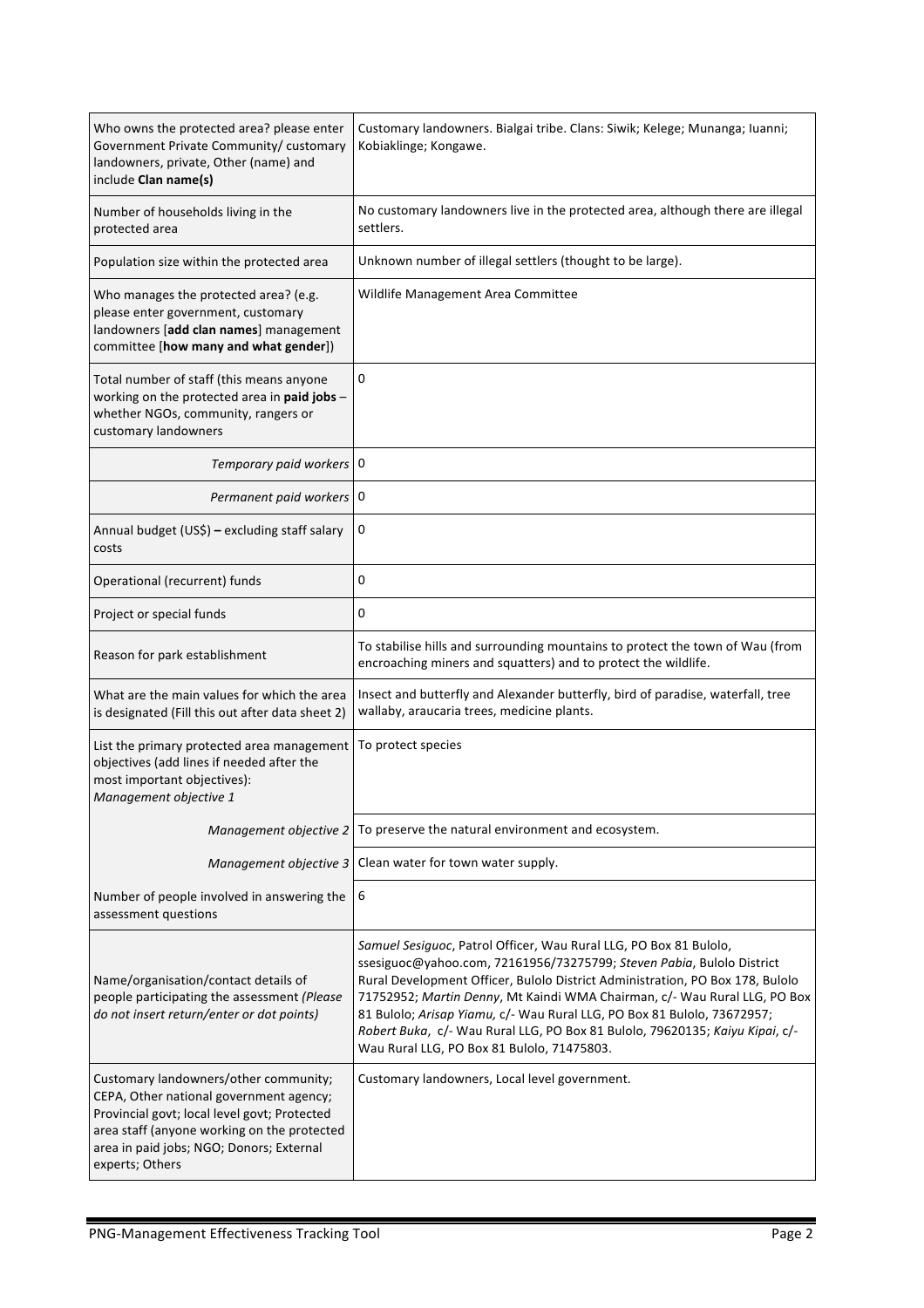Please note if assessment was carried out in association with a particular project, on behalf of an organisation or donor.

SPREP through the PNG Protected Area Assessment Project, which is a component of the GEF Community-based Forest and Coastal Conservation and Resource Management Project in PNG.

## **Part 2: What makes this protected area special and important?**

The WMA consists of mountains with vegetation comprising *Araucaria* mixed forests (with oaks), *Eleocarpus* mixed rainforest, *Nothofagus* mixed rainforest and alpine forests, but has suffered significant loss as a result of the illegal activities of the squatters. There are also pandanus palms that have cultural importance. There is a range of fauna, including the Alexander birdwing butterfly, beetles, birds, snakes and fish. The area once had tree kangaroos and cassowaries, and the rare short-nose echidna, but these have not been seen recently. The WMA is very scenic and has an access road to the top of the mountain. Gressitt's (1978) book "Guide to Mt Kaindi: Background to Montane New Guinea Ecology", outlined a diverse range of fauna and flora in Mt Kaindi.

| No.            | <b>Key values</b>                     | <b>Brief description</b>                                                                                                                                                                 | <b>Note if endangered</b><br>species or<br>ecosystem (IUCN) |
|----------------|---------------------------------------|------------------------------------------------------------------------------------------------------------------------------------------------------------------------------------------|-------------------------------------------------------------|
|                | Alexander birdwing butterfly          | Potential income source from mounting specimens for sale<br>overseas.                                                                                                                    | Alexander birdwing<br>butterfly                             |
| $\overline{2}$ | Spiritual places                      | Sacred place that kills people (i.e. the lake).                                                                                                                                          |                                                             |
| 3              | Beetle collection                     | Potential income source from mounting specimens for sale<br>overseas.                                                                                                                    |                                                             |
| 4              | Fresh water                           | Fast flowing creeks with scenic waterfalls. It is also a<br>source of water for the town of Wau. Water is taken from<br>the Hospital and Kunai creeks, which have sources in the<br>WMA. |                                                             |
| 5              | Protecting the natural<br>environment | Significant scenic qualities of steep mountain ranges and<br>forested hills, with diverse species                                                                                        |                                                             |

#### Table 2. Key values of the protected area

#### **Table 3. Checklist of values/benefits**

Not important 0; Important 1; Very important 2; Don't know DK

| How important is the protected area                                                                                                             | <b>Score</b>  | <b>Comment</b>                                                                                                                                                                                                                                                                                                                                                                                                                                                                                                                                            |
|-------------------------------------------------------------------------------------------------------------------------------------------------|---------------|-----------------------------------------------------------------------------------------------------------------------------------------------------------------------------------------------------------------------------------------------------------------------------------------------------------------------------------------------------------------------------------------------------------------------------------------------------------------------------------------------------------------------------------------------------------|
| for each of the listed values/benefits?                                                                                                         | (0,1,2, DK)   |                                                                                                                                                                                                                                                                                                                                                                                                                                                                                                                                                           |
| Biodiversity – the presence of many<br>1.<br>different kinds of plants, animals and<br>ecosystems                                               | $\mathcal{P}$ | It is a safe haven for plant and animal species in an<br>environment that has been largely altered outside the<br>boundaries of the WMA (e.g. by mining and gardens). It is<br>thought to provide habitat for several birds (Wattled brush<br>turkeys, lorikeets and fruit doves), small mammals and bats.<br>It also provides a landscape function as it is in close<br>proximity to other protected areas (e.g. about 7 kms from<br>McAdam National Park and further to Mt Susu Natural<br>Reserve and other remnant habitat to the south of the park). |
| 2. Presence of rare, threatened, or<br>endangered species (plants and animals)                                                                  | $\mathcal{P}$ | It may provide habitat for the Alexander birdwing butterfly,<br>Boelen's python and echidna. However, no information is<br>available on these species or other rare and threatened<br>species or endemic species.                                                                                                                                                                                                                                                                                                                                         |
| Ecosystems (e.g. wetlands, grasslands,<br>3.<br>coral reefs etc) that are rare because<br>they have been cleared or destroyed in<br>other areas | $\mathcal{P}$ | Surrounding areas are all mined and the WMA provides "an<br>oasis of natural environment". There are important forest<br>ecosystems including Araucaria mixed forests (with oaks),<br>Eleocarpus mixed rainforest, Nothofagus mixed rainforest<br>and alpine forests.                                                                                                                                                                                                                                                                                     |
| 4. Protecting clean, fresh water                                                                                                                | $\mathcal{P}$ | Water from Hospital Creek and Kunai Creek, which originate<br>in the WMA, supply Wau town.                                                                                                                                                                                                                                                                                                                                                                                                                                                                |

PNG-Management Effectiveness Tracking Tool example and the control Page 3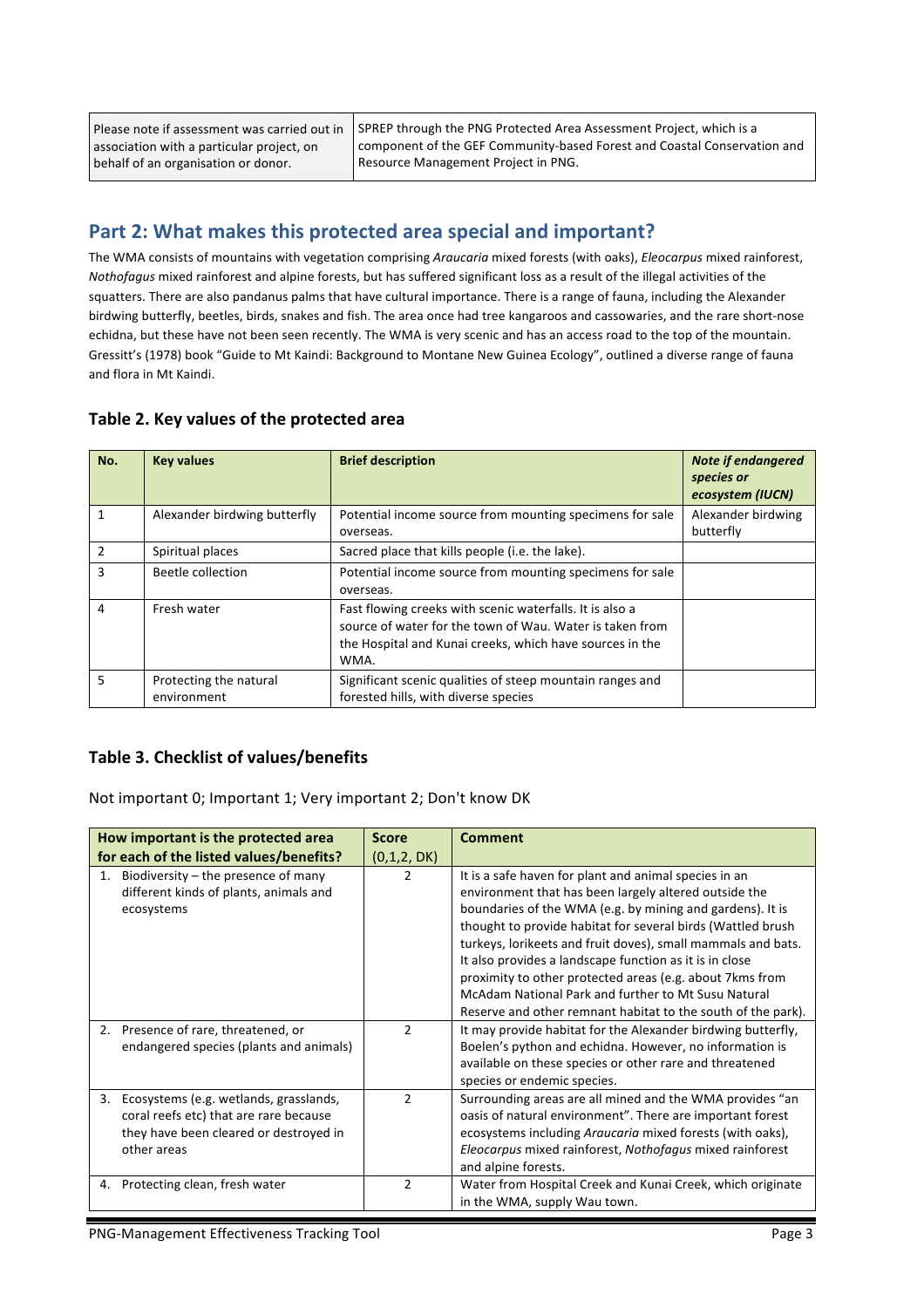| Sustaining important species in big<br>5.<br>enough numbers that they are able to<br>survive here       | $\overline{2}$ | The WMA provides is important to provide habitat to<br>wildlife, but there is no information on the current status of<br>wildlife in the WMA.                                                                                                                                                                                                                                                                                                                                                               |
|---------------------------------------------------------------------------------------------------------|----------------|-------------------------------------------------------------------------------------------------------------------------------------------------------------------------------------------------------------------------------------------------------------------------------------------------------------------------------------------------------------------------------------------------------------------------------------------------------------------------------------------------------------|
| 6. Providing a source of employment for<br>local communities now                                        | $\overline{2}$ | There is no employment now, other than some customary<br>landowners and illegal settlers who engage in alluvial gold<br>mining (some have mining leases). Assistance is needed to<br>realize the potential of the area.                                                                                                                                                                                                                                                                                     |
| 7. Providing resources for local subsistence<br>(food, building materials, medicines etc.)              | 0              | The customary landowners, in general, reside outside of the<br>WMA and obtain their subsistence materials elsewhere.<br>However, there are many illegal settlers who obtain food,<br>building material and resources from within the WMA.                                                                                                                                                                                                                                                                   |
| Providing community development<br>8.<br>opportunities through sustainable<br>resource use              | $\mathbf{1}$   | Most activities are illegal (mining, gardening and hunting)<br>and they are unsustainable.                                                                                                                                                                                                                                                                                                                                                                                                                  |
| Religious or spiritual significance (e.g.<br>9.<br>tambu places)                                        | $\overline{2}$ | Significant places for ceremonies are found in the WMA.                                                                                                                                                                                                                                                                                                                                                                                                                                                     |
| 10. Plant species of high social, cultural, or<br>economic importance                                   | $\overline{2}$ | Perfume, plants for decoration and paint, the pandanus<br>palms (which traditionally signify land ownership) and<br>beetlenut and some medicinal plants.                                                                                                                                                                                                                                                                                                                                                    |
| 11. Animal species of high social, cultural, or<br>economic importance                                  | $\overline{2}$ | Python, lizards, cassowaries, bird of paradise and tree<br>wallabies (although some have not been seen recently).                                                                                                                                                                                                                                                                                                                                                                                           |
| 12. Attractive scenery                                                                                  | $\overline{2}$ | High natural amenity based on mountains, rivers and<br>forests.                                                                                                                                                                                                                                                                                                                                                                                                                                             |
| 13. Tourism now                                                                                         | 0              | There is no tourism now. Marketing is required to realize the<br>potential.                                                                                                                                                                                                                                                                                                                                                                                                                                 |
| 14. Potential value for tourism in the future                                                           | $\overline{c}$ | We have big hopes for future tourism. We need help to work<br>out a business plan.                                                                                                                                                                                                                                                                                                                                                                                                                          |
| 15. Educational and/or scientific value                                                                 | $\overline{2}$ | The University of Technology, Lae is establishing forestry<br>research projects in nearby Bulolo. The personal<br>development subject that is taught in schools includes<br>environmental studies. The WMA was supported in the early<br>days by the Wau Ecology Institute, which conducted<br>research since the 1960s and provided several type species<br>that are lodged in museums in PNG and elsewhere. The<br>Institute ceased operations around 2007 (now managed as a<br>local coffee plantation). |
| 16. Maintaining culture and tradition on<br>customary land and passing this on to<br>future generations | $\overline{2}$ | Critically important that the protected area plays a role in<br>the continuation of ancestral traditions.                                                                                                                                                                                                                                                                                                                                                                                                   |

## Part 3: What are the threats to the protected area?

#### **Table 4: Threats to the protected area**

- H **High** significance threats are seriously degrading values. This means they are badly damaging some value -it might be a kind of animal or plant, or your traditional gardens
- **M** Medium threats are having some negative impact they are damaging values but not so badly
- **L** Low threats are present but not seriously damaging values
- **0 N/A** where the threat is not present in the protected area or where something is happening but is not threatening the values at all

| Threat type                                                 | <b>Score</b><br>(H, M, L, 0) | <b>Notes</b>                                                                                                                                                                                                                                                                                                                    |
|-------------------------------------------------------------|------------------------------|---------------------------------------------------------------------------------------------------------------------------------------------------------------------------------------------------------------------------------------------------------------------------------------------------------------------------------|
|                                                             |                              |                                                                                                                                                                                                                                                                                                                                 |
| 1.1 Housing and settlement                                  | н                            | Squatter numbers are increasing in the WMA and outside. They settle                                                                                                                                                                                                                                                             |
|                                                             |                              | illegally and then extract resources from the WMA.                                                                                                                                                                                                                                                                              |
| 1.1a Population increase in the<br>protected area community | н                            | Very high because of settlement of people from outside the local area.<br>The settlers started to come into the area in the mid-1980s (before the<br>park was gazetted). The settlers come in search of alluvial gold and the<br>services that are available within the Wau-Bulolo area (e.g. electricity,<br>health, finance). |
| 1.2 Commercial and industrial areas                         |                              | It is starting to become a problem with rapid increase of squatters who<br>are beginning small scale plantations (e.g. coffee)                                                                                                                                                                                                  |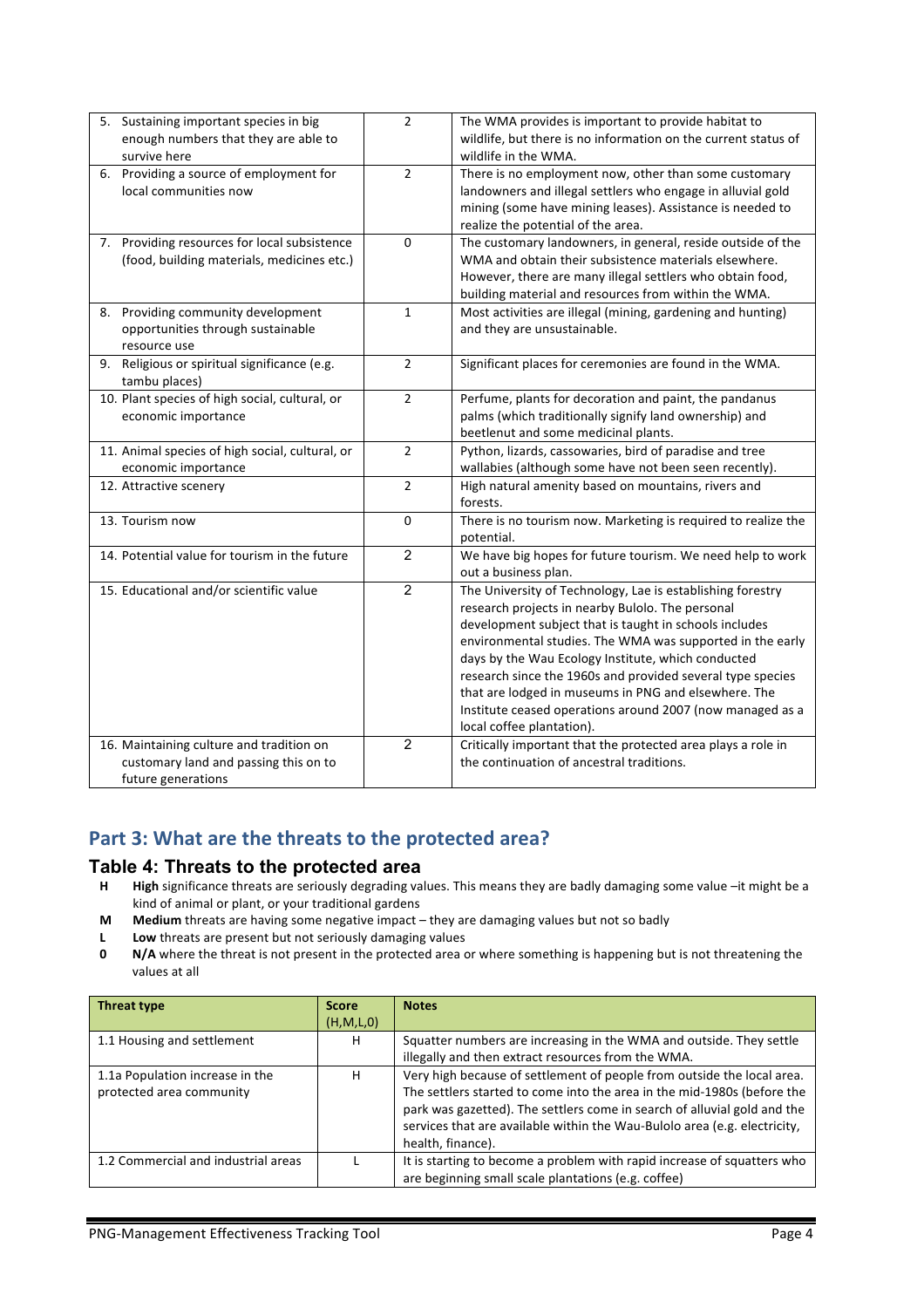| <b>Threat type</b>                                         | <b>Score</b> | <b>Notes</b>                                                                    |  |
|------------------------------------------------------------|--------------|---------------------------------------------------------------------------------|--|
|                                                            | (H,M,L,0)    |                                                                                 |  |
| 1.3 Tourism and recreation                                 | 0            | There is currently no tourism, but there is a future plan for tourism,          |  |
| infrastructure                                             |              | but the impact will be low.                                                     |  |
| 2.1 Customary land owner and                               | H            | The settlers have constructed gardens in the WMA and this has                   |  |
| community gardens and small crops                          |              | resulted in loss of vegetation and wildlife and fragmentation of the            |  |
|                                                            |              | WMA. Some have established coffee gardens and some vanilla.                     |  |
| 2.1a Drug cultivation                                      | L            |                                                                                 |  |
| 2.1b Commercial plantations                                | M            | Coffee plantations by squatters                                                 |  |
| 2.2 Wood and pulp plantations                              | L            |                                                                                 |  |
| 2.3 Livestock farming and grazing                          | 0            |                                                                                 |  |
| 2.4 Marine and freshwater                                  | 0            |                                                                                 |  |
| aquaculture                                                |              |                                                                                 |  |
| 3.1 Oil and gas drilling                                   | 0            |                                                                                 |  |
| 3.2 Mining and quarrying                                   | H            | Small scale mechanised gold mining occurs within and around the                 |  |
|                                                            |              | WMA. Small scale miners and prospectors continue to move into the               |  |
|                                                            |              | WMA. This results in erosion and sedimentation and the potential                |  |
|                                                            |              | input of heavy metals (e.g. mercury) into the streams, thus polluting           |  |
|                                                            |              | the water supply and impacting on instream fauna and flora.                     |  |
| 3.3 Energy generation                                      | 0            |                                                                                 |  |
| 4.1 Roads and railroads (include                           | н            | Results is the killing of animals in both the night and day.                    |  |
| road-killed animals)                                       |              |                                                                                 |  |
| 4.2 Utility and service lines (e.g.                        | L            | Very small section of the protected area has electricity cables, but the        |  |
| electricity cables, telephone lines)                       |              | impact is low.                                                                  |  |
| 4.3 Shipping lanes                                         | $\pmb{0}$    |                                                                                 |  |
| 4.4 Flight paths                                           | $\mathsf{L}$ | Chemicals carried by helicopters enter the WMA.                                 |  |
| 5.1 Hunting, killing and collecting                        | н            | Squatters constantly encroach inside protected area and illegally hunt          |  |
| terrestrial animals (including killing                     |              | animals.                                                                        |  |
| of animals as a result of                                  |              |                                                                                 |  |
| human/wildlife conflict)                                   |              |                                                                                 |  |
| 5.2 Gathering terrestrial plants or                        | H            | Squatters encroach into the park and take eaglewood, orchids, ferns             |  |
| plant products (non-timber)                                | H            | and grasses for building materials.<br>Hardwood is used for house construction. |  |
| 5.3a Logging and wood harvesting                           |              |                                                                                 |  |
| for local/customary use                                    |              |                                                                                 |  |
| 5.3b Logging and wood harvesting -                         | $\mathbf 0$  |                                                                                 |  |
| commercial logging<br>5.4a Fishing, killing and harvesting | $\mathbf 0$  |                                                                                 |  |
| aquatic resources for                                      |              |                                                                                 |  |
| local/customary use                                        |              |                                                                                 |  |
| 5.4b Fishing, killing and harvesting                       | 0            |                                                                                 |  |
| aquatic resources for commercial                           |              |                                                                                 |  |
| use                                                        |              |                                                                                 |  |
| 6.1 Recreational activities and                            | $\mathsf{L}$ | Bulldog Track is a wilderness for overland trekking by tourists.                |  |
| tourism                                                    |              |                                                                                 |  |
| 6.2 War, civil unrest and military                         | L            | There are increasing tensions between e squatters and the customary             |  |
| exercises                                                  |              | landowners and unrest within squatter settlements.                              |  |
| 6.3 Research, education and other                          | L            |                                                                                 |  |
| work-related activities in protected                       |              |                                                                                 |  |
| areas                                                      |              |                                                                                 |  |
| 6.4 Activities of protected area                           | L            |                                                                                 |  |
| managers (e.g. construction or                             |              |                                                                                 |  |
| vehicle use)                                               |              |                                                                                 |  |
| 6.5 Deliberate vandalism, destructive                      | L            | Isolated cases of low level vandalism.                                          |  |
| activities or threats to protected                         |              |                                                                                 |  |
| area staff and visitors                                    |              |                                                                                 |  |
| 7.1 Fire and fire suppression                              | H            | Fires occur only in the dry season and are a threat to biodiversity,            |  |
| (including arson)                                          |              | including pine species.                                                         |  |
| 7.2 Dams, hydrological modification                        | $\mathsf{L}$ |                                                                                 |  |
| and water management/use                                   |              |                                                                                 |  |
| 7.3a Increased fragmentation within                        | M            | Illegal settlers are creating fragmentation of the forest area.                 |  |
| protected area                                             |              |                                                                                 |  |
| 7.3b Isolation from other natural                          | L            |                                                                                 |  |
| habitat (e.g. deforestation)                               |              |                                                                                 |  |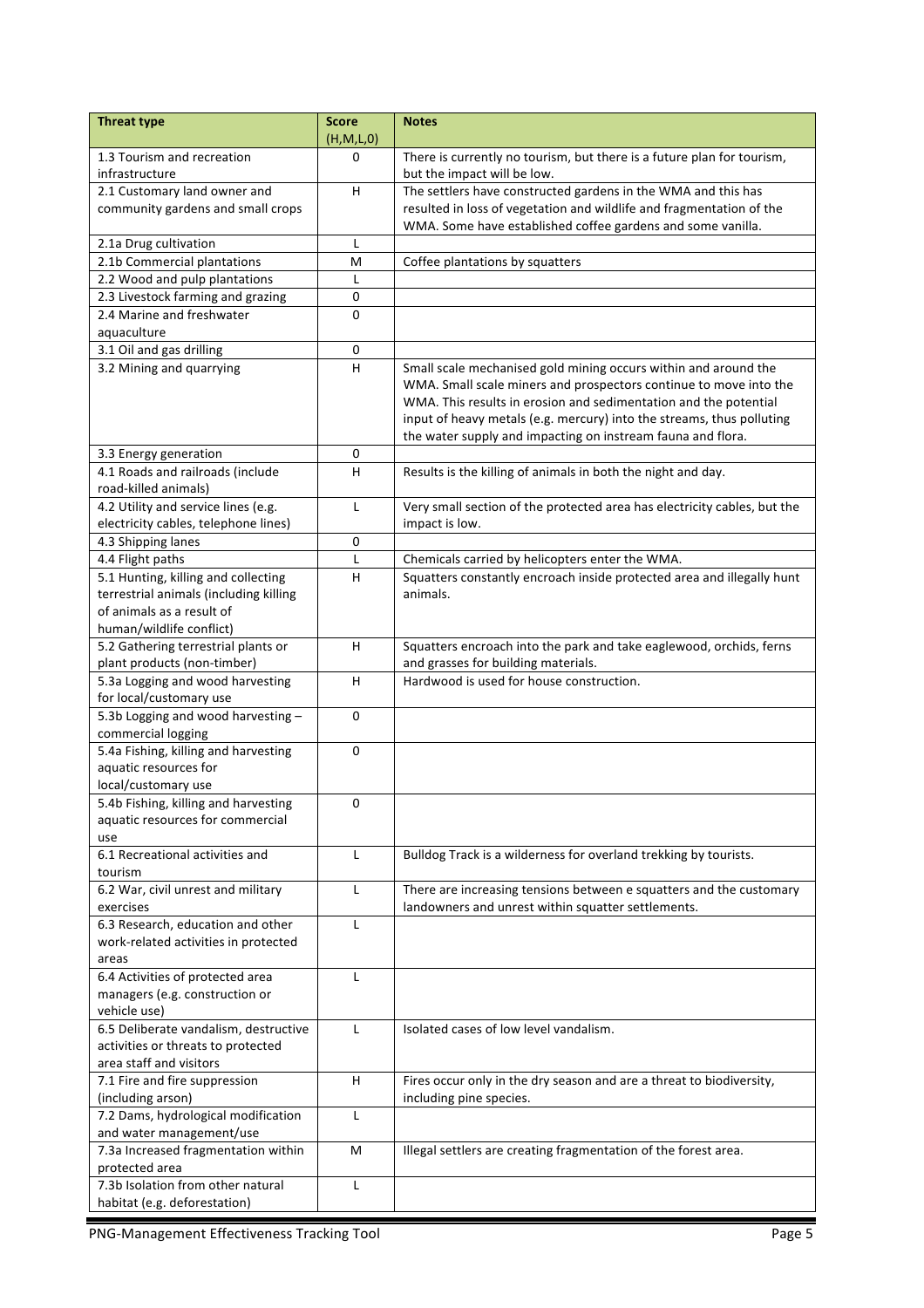| <b>Threat type</b>                          | <b>Score</b> | <b>Notes</b>                                                                                                          |
|---------------------------------------------|--------------|-----------------------------------------------------------------------------------------------------------------------|
|                                             | (H,M,L,0)    |                                                                                                                       |
| 7.3c Other 'edge effects' on park<br>values | L            |                                                                                                                       |
| 7.3d Loss of keystone species (e.g.         | L            |                                                                                                                       |
| top predators, pollinators etc.)            |              |                                                                                                                       |
| 8.1 Pest plants                             | M            | Mustard plant strangles the host plant and makes the soil infertile.                                                  |
| 8.1a Pest animals                           | M            | Domestic dogs and cats can be a threat to wildlife                                                                    |
| 8.1b Diseases such as fungus or             | 0            |                                                                                                                       |
| viruses that make native plants or          |              |                                                                                                                       |
| animals sick                                |              |                                                                                                                       |
| 8.2 Introduced genetic material (e.g.       | 0            |                                                                                                                       |
| genetically modified organisms)             |              |                                                                                                                       |
| 9.1 Household sewage and urban              | $\Omega$     |                                                                                                                       |
| waste water                                 |              |                                                                                                                       |
| 9.1a Sewage and waste water from            | 0            |                                                                                                                       |
| protected area facilities                   |              |                                                                                                                       |
| 9.2 Industrial, mining and military         | L            | This is unknown, but may include heavy metal poisoning (e.g. mercury                                                  |
| effluents                                   |              | from extraction of gold). This is a problem for the river system and the                                              |
|                                             |              | people who use the water in the creeks.                                                                               |
| 9.3 Agricultural and forestry               | 0            |                                                                                                                       |
| effluents (e.g. excess fertilizers or       |              |                                                                                                                       |
| pesticides)                                 |              |                                                                                                                       |
| 9.4 Garbage and solid waste                 | 0            |                                                                                                                       |
| 9.5 Air-borne pollutants                    | 0            |                                                                                                                       |
| 9.6 Excess energy (e.g. heat                | $\Omega$     |                                                                                                                       |
| pollution, lights etc.)                     |              |                                                                                                                       |
| 10.1 Volcanoes                              | 0            |                                                                                                                       |
| 10.2 Earthquakes/Tsunamis                   | L<br>H       |                                                                                                                       |
| 10.3 Avalanches/Landslides                  |              | Seasonal from high rainfall and damage caused to forests and other<br>ecosystems as a result of gardening and mining. |
| 10.4 Erosion and siltation/                 | M            | Seasonal from high rainfall and damage to the forest and other                                                        |
| deposition (e.g. shoreline or riverbed      |              | ecosystems as a result of mining and gardening. Increasing                                                            |
| changes)                                    |              | sedimentation of creeks and also the Bulolo River.                                                                    |
| 11.1 Habitat shifting and alteration        | L            |                                                                                                                       |
| 11.2 Droughts                               | L            |                                                                                                                       |
| 11.3 Temperature extremes                   | M            | It is becoming hotter in the day and cooler at night.                                                                 |
| 11.4 Storms and flooding                    | L            |                                                                                                                       |
| 11.5 Coral bleaching                        | 0            |                                                                                                                       |
| 11.6 Intrusion by saltwater into            | 0            |                                                                                                                       |
| gardens etc.                                |              |                                                                                                                       |
| 11.7 Sea level rise                         | 0            |                                                                                                                       |
| Other (please explain)                      |              |                                                                                                                       |
| 12.1 Loss of cultural links, traditional    | H            | The influence of western culture is having negative impacts on                                                        |
| knowledge and/or management                 |              | traditional values and way of life.                                                                                   |
| practices                                   |              |                                                                                                                       |
| 12.2 Natural deterioration of               | L            |                                                                                                                       |
| important cultural site values              |              |                                                                                                                       |
| 12.3 Destruction of cultural heritage       | М            |                                                                                                                       |
| buildings, gardens, sites etc.              |              |                                                                                                                       |
| Other: land dispute                         | H            | Gazettal of new committee members.                                                                                    |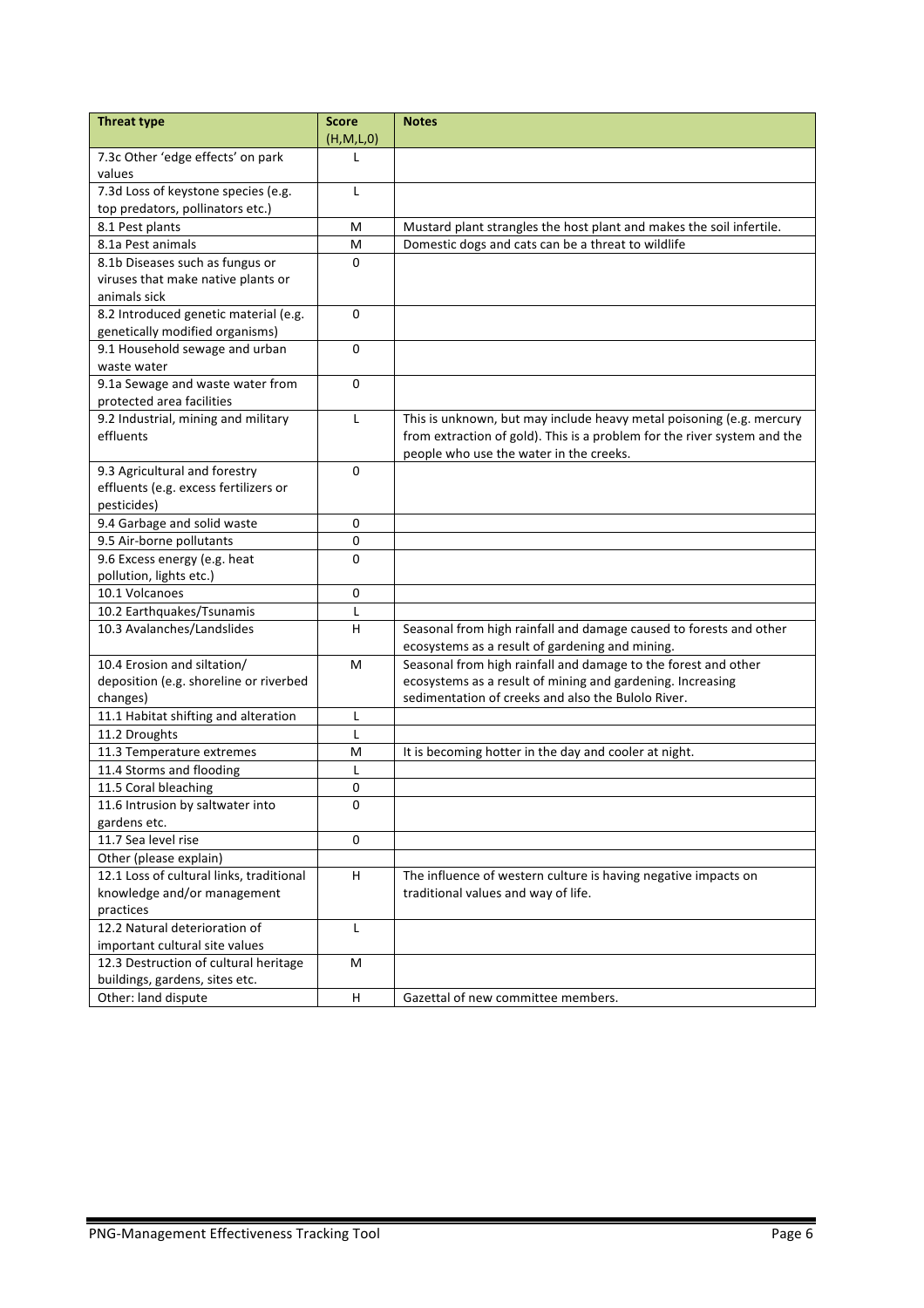## Table 5. Worst threats and ways forward

| <b>Threat</b><br>No. | <b>Threat</b><br>(Most significant first) | <b>Threat number or</b><br>name (copy no.<br>from Table 4) | Nature of the threat, impact and how to reduce the impact.                                                                                                            |
|----------------------|-------------------------------------------|------------------------------------------------------------|-----------------------------------------------------------------------------------------------------------------------------------------------------------------------|
|                      | Housing and<br>settlements                | 1.1                                                        | The natural amenity of the WMA is in decline due to construction<br>of illegal housing inside the WMA along the road that forms a<br>WMA boundary and within the WMA. |
|                      | Population increase                       | 1.1a                                                       | Illegal settlers are placing pressure on resources (as detailed<br>above).                                                                                            |
|                      | Mining                                    | 3.2                                                        | Damaging the water supply (erosion and sedimentation). Impact<br>will be reduced by controlling illegal panning for gold.                                             |

**.**

# Part 4: What is the management like in the protected area?

|  | Table 6. Management effectiveness scores, comments, next steps |  |  |
|--|----------------------------------------------------------------|--|--|
|--|----------------------------------------------------------------|--|--|

| <b>Issue</b>                      | <b>Score</b><br>(0,1,2,3, NA) | <b>Comment</b>                                                                                                                                                                                                                                                                                                      | <b>Next steps</b>                                                                                                                                                                                                                      |
|-----------------------------------|-------------------------------|---------------------------------------------------------------------------------------------------------------------------------------------------------------------------------------------------------------------------------------------------------------------------------------------------------------------|----------------------------------------------------------------------------------------------------------------------------------------------------------------------------------------------------------------------------------------|
| 1a. Legal status                  | 3                             | Legally gazetted WMA.                                                                                                                                                                                                                                                                                               |                                                                                                                                                                                                                                        |
| 1b. Legal status                  |                               |                                                                                                                                                                                                                                                                                                                     |                                                                                                                                                                                                                                        |
| 2a. Protected area<br>regulations | $\overline{2}$                | The rules originally imposed a<br>prohibition on lighting fires, cutting<br>trees, killing fauna, developing new<br>gardens, building new houses and<br>mining for gold. Most of these rules<br>are not adhered to due to the<br>illegal settlers who garden, hunt<br>and remove timber.                            |                                                                                                                                                                                                                                        |
| 2b. Protected area<br>regulations |                               |                                                                                                                                                                                                                                                                                                                     |                                                                                                                                                                                                                                        |
| 3. Law enforcement                | $\mathbf{1}$                  | There has been an absence of<br>effective law enforcement since<br>gazettal. There is a history of illegal<br>settlement and mining and a failure<br>to prevent these activities and their<br>related impacts. A new Committee<br>has been formed, but there has<br>been a delay in approving the new<br>committee. | Gazettal process for new members<br>need to be fast tracked so that a new<br>Management Plan can be developed<br>and relevant enforcement provisions<br>and funding identified. The new<br>protected area bill needs to be<br>enacted. |
| 4. Protected area objectives      | $\mathbf{1}$                  | There are no known objectives<br>(from the time of gazettal in 1990),<br>although the landowners indicated<br>that the purpose was to protect the<br>environment of the WMA. The<br>Management Committee was not<br>gazetted and there is no effective<br>on-ground management to achieve<br>the objectives.        | Gazettal process for new members<br>needs to be fast tracked and a<br>Management Plan developed that<br>clearly identifies appropriate<br>objectives, especially related to<br>biodiversity outcomes.                                  |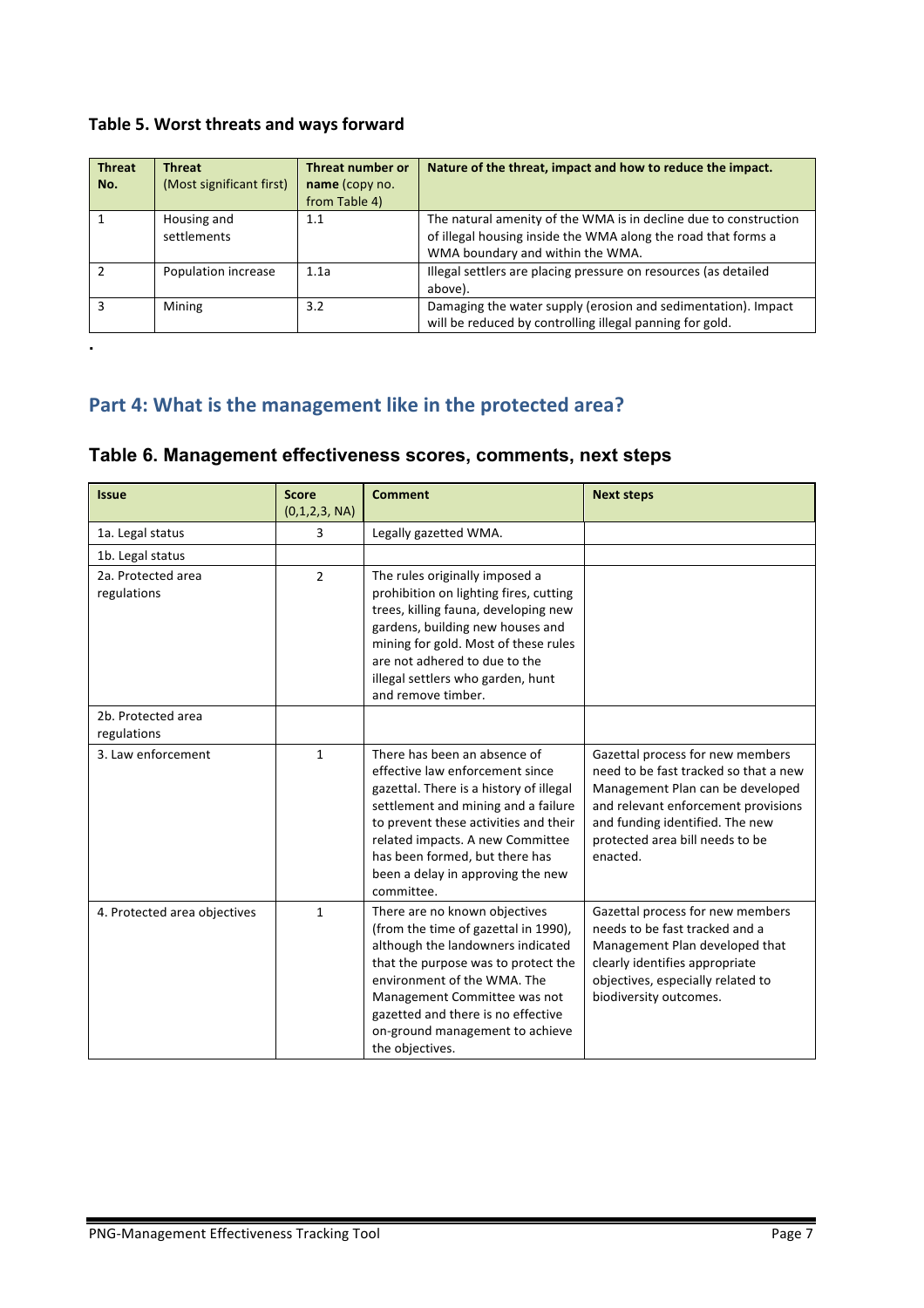| <b>Issue</b>                                       | <b>Score</b><br>(0,1,2,3, NA) | <b>Comment</b>                                                                                                                                                                                                                                                                                                                                | <b>Next steps</b>                                                                                                                                                                                                                    |
|----------------------------------------------------|-------------------------------|-----------------------------------------------------------------------------------------------------------------------------------------------------------------------------------------------------------------------------------------------------------------------------------------------------------------------------------------------|--------------------------------------------------------------------------------------------------------------------------------------------------------------------------------------------------------------------------------------|
| 5. Protected area design                           | $\overline{2}$                | The park was originally established<br>with the help of the Wau Ecology<br>Institute, a research organisation<br>involved in ecological studies in the<br>Mt Kaindi area. The original<br>purpose was to protect the<br>mountain area from settlers who<br>engaged in mining and gardening.<br>It was utilised as a scientific study<br>site. |                                                                                                                                                                                                                                      |
| 6. Protected area boundaries                       | 1                             | While agreement was reached<br>between the Biangai and Watut<br>leaders concerning the boundaries,<br>the illegal settlers do not respect<br>the WMA boundaries.                                                                                                                                                                              | Forced eviction of illegal settlers.<br>Legal status to be recognised and<br>confirmed by a court. Rezoning of the<br>Mt Kaindi WMA boundary by CEPA                                                                                 |
| 7. Management plan                                 | $\mathbf{1}$                  | No Management Plan is known to<br>exist. The Wau Ecology Institute<br>assisted the landonwers (primarily<br>the Management Committee) in<br>management at the time of<br>gazettal in 1990, but since the<br>closure of the Institute (about<br>2007) and the loss of their funds,<br>there has been no on-ground<br>management.               | Develop a Management Plan in<br>consultation with all relevant<br>stakeholders. Seek potential funding<br>from CEPA and others agencies.<br>Develop the skills and capacity of the<br>Management Committee to<br>implement the Plan. |
| 7a. Planning process                               | $\mathbf{1}$                  |                                                                                                                                                                                                                                                                                                                                               |                                                                                                                                                                                                                                      |
| 7b. Planning process                               | 0                             |                                                                                                                                                                                                                                                                                                                                               |                                                                                                                                                                                                                                      |
| 7c. Planning process                               | $\pmb{0}$                     |                                                                                                                                                                                                                                                                                                                                               |                                                                                                                                                                                                                                      |
| 8. Regular work plan                               | 0                             |                                                                                                                                                                                                                                                                                                                                               | Gazettal process for new members<br>need to be fast tracked to enable a<br>work plan to be identified.                                                                                                                               |
| 9. Resource inventory                              | $\mathbf{1}$                  |                                                                                                                                                                                                                                                                                                                                               | Information about the WMA and its<br>resources is needed to improve<br>management outcomes.                                                                                                                                          |
| 10. Protection systems                             | 0                             | There are no mechanisms to<br>prevent the illegal settlers entering<br>the WMA and utilising its<br>resources.                                                                                                                                                                                                                                | Input into management is needed,<br>particularly concerning patrols and<br>access.                                                                                                                                                   |
| 11. Research and monitoring                        | $\Omega$                      | The Wau Ecology Institute was<br>involved with the WMA when it<br>was originally established and<br>undertook some monitoring and<br>research.                                                                                                                                                                                                | Formally include research within in<br>the management plan.                                                                                                                                                                          |
| 12. Resource management                            | 0                             |                                                                                                                                                                                                                                                                                                                                               | Develop a Management Plan. Seek<br>potential funding opportunities from<br>CEPA and others agencies.                                                                                                                                 |
| 13a. Staff numbers                                 | 0                             |                                                                                                                                                                                                                                                                                                                                               |                                                                                                                                                                                                                                      |
| 13b. Other people working<br>on the protected area | $\Omega$                      |                                                                                                                                                                                                                                                                                                                                               |                                                                                                                                                                                                                                      |
| 14. Training and skills                            | $\mathbf{1}$                  |                                                                                                                                                                                                                                                                                                                                               | A training 'needs assessment' should<br>be undertaken                                                                                                                                                                                |
| 15. Current budget                                 | 0                             |                                                                                                                                                                                                                                                                                                                                               | Seek potential funding opportunities<br>from CEPA and others agencies.                                                                                                                                                               |
| 16. Security of budget                             | 0                             |                                                                                                                                                                                                                                                                                                                                               |                                                                                                                                                                                                                                      |
| 17. Management of budget                           | <b>NA</b>                     |                                                                                                                                                                                                                                                                                                                                               |                                                                                                                                                                                                                                      |
| 18. Equipment                                      | 0                             |                                                                                                                                                                                                                                                                                                                                               | Build relationships with neighbouring<br>companies.                                                                                                                                                                                  |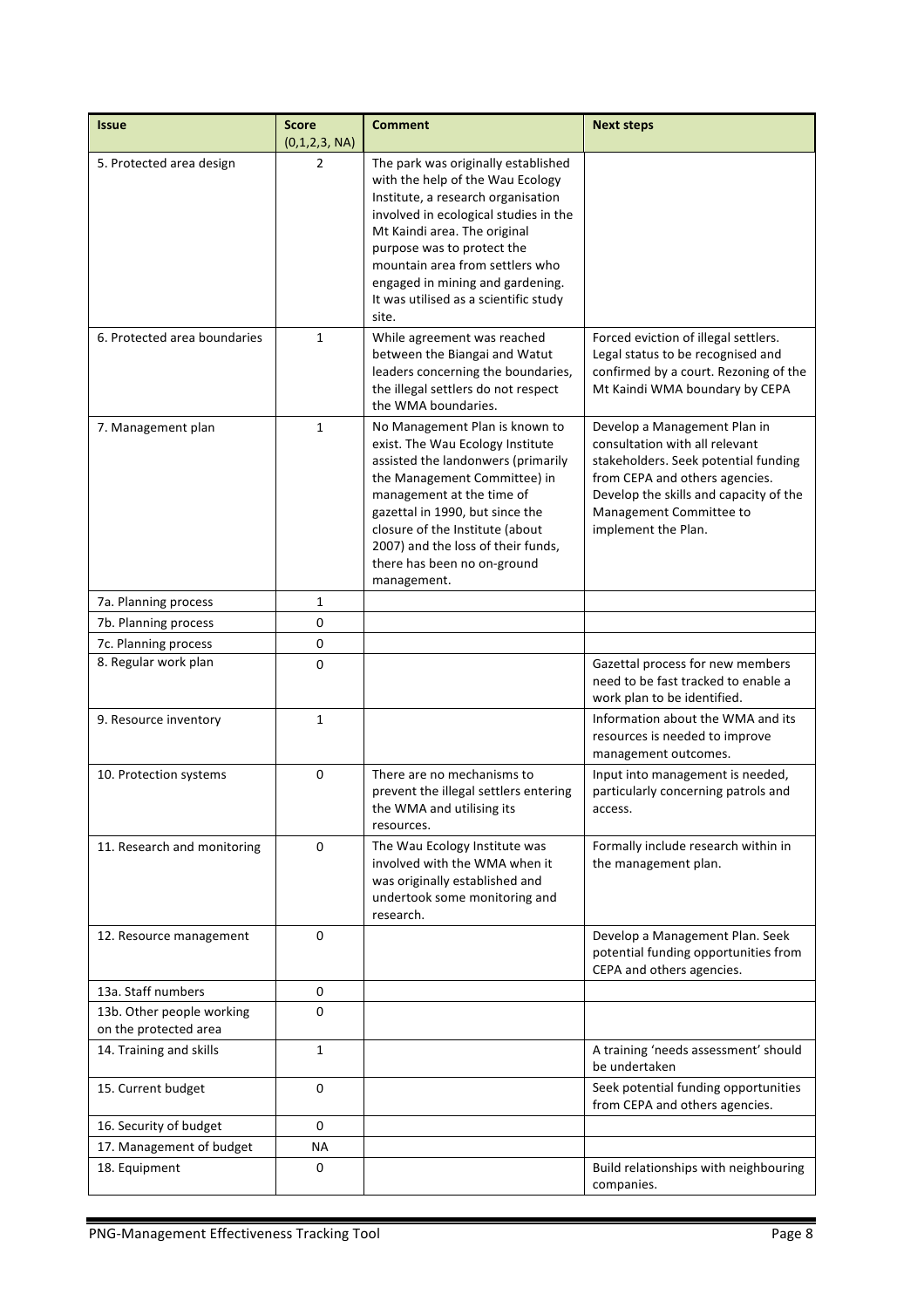| <b>Issue</b>                                          | <b>Score</b><br>(0,1,2,3, NA) | <b>Comment</b>                                                                                                                                 | <b>Next steps</b>                                                                                                                                |
|-------------------------------------------------------|-------------------------------|------------------------------------------------------------------------------------------------------------------------------------------------|--------------------------------------------------------------------------------------------------------------------------------------------------|
| 19. Maintenance of                                    | <b>NA</b>                     |                                                                                                                                                |                                                                                                                                                  |
| equipment                                             |                               |                                                                                                                                                |                                                                                                                                                  |
| 20. Education and awareness                           | $\Omega$                      |                                                                                                                                                | Work with schools to include<br>environmental studies in the<br>curriculum.                                                                      |
| 21. Planning for land use or<br>marine activities     | $\Omega$                      |                                                                                                                                                | CEPA should develop a land use plan<br>(or engage an organisation to<br>undertake this responsibility).                                          |
| 22. State and commercial<br>neighbours                | 0                             |                                                                                                                                                | Build partnerships with the WMA's<br>neighbours e.g. Local Level<br>Government and community<br>members to liaise with commercial<br>neighbours. |
| 23. Indigenous people/<br><b>Customary landowners</b> | 1                             |                                                                                                                                                |                                                                                                                                                  |
| 24a. Impact on communities                            | $\mathbf{1}$                  | There is some communication with<br>Local Level Government.                                                                                    |                                                                                                                                                  |
| 24b. Impact on communities                            | 1                             | Welfare programs are being<br>implemented just outside the<br>protected area.                                                                  |                                                                                                                                                  |
| 24c. Impact on communities                            | $\mathbf{1}$                  | There is general support for the<br>WMA.                                                                                                       |                                                                                                                                                  |
| 25. Economic benefit                                  | 0                             | There is no return to the traditional<br>owners from income generating<br>activities. However, some<br>traditional owners engage in<br>mining. | Seek potential funding opportunities<br>from CEPA and others agencies.                                                                           |
| 26. Monitoring and<br>evaluation                      | 1                             |                                                                                                                                                | Some training is required to<br>undertake monitoring and<br>evaluation.                                                                          |
| 27. Visitor facilities                                | 0                             | Facilities were in place before, but<br>not now.                                                                                               | Build new signs and simple<br>structures.                                                                                                        |
| 28. Commercial tourism<br>operators                   | 0                             |                                                                                                                                                | Build relationship between Tourism<br>Promotion Authority, CEPA and WMA<br>committee.                                                            |
| 29. Fees                                              | <b>NA</b>                     |                                                                                                                                                | Develop entry conditions for<br>researchers, students and the public<br>and work out a fee structure.                                            |
| 30. Condition of values                               | $\mathbf{1}$                  | Illegal settlers present a significant<br>Get assistance to conduct inventory<br>threat to most values.<br>and monitoring.                     |                                                                                                                                                  |
| 30a.Condition of values                               | 0                             |                                                                                                                                                |                                                                                                                                                  |
| 30b. Condition of values                              | 0                             |                                                                                                                                                |                                                                                                                                                  |
| 30c. Condition of values                              | 0                             |                                                                                                                                                |                                                                                                                                                  |